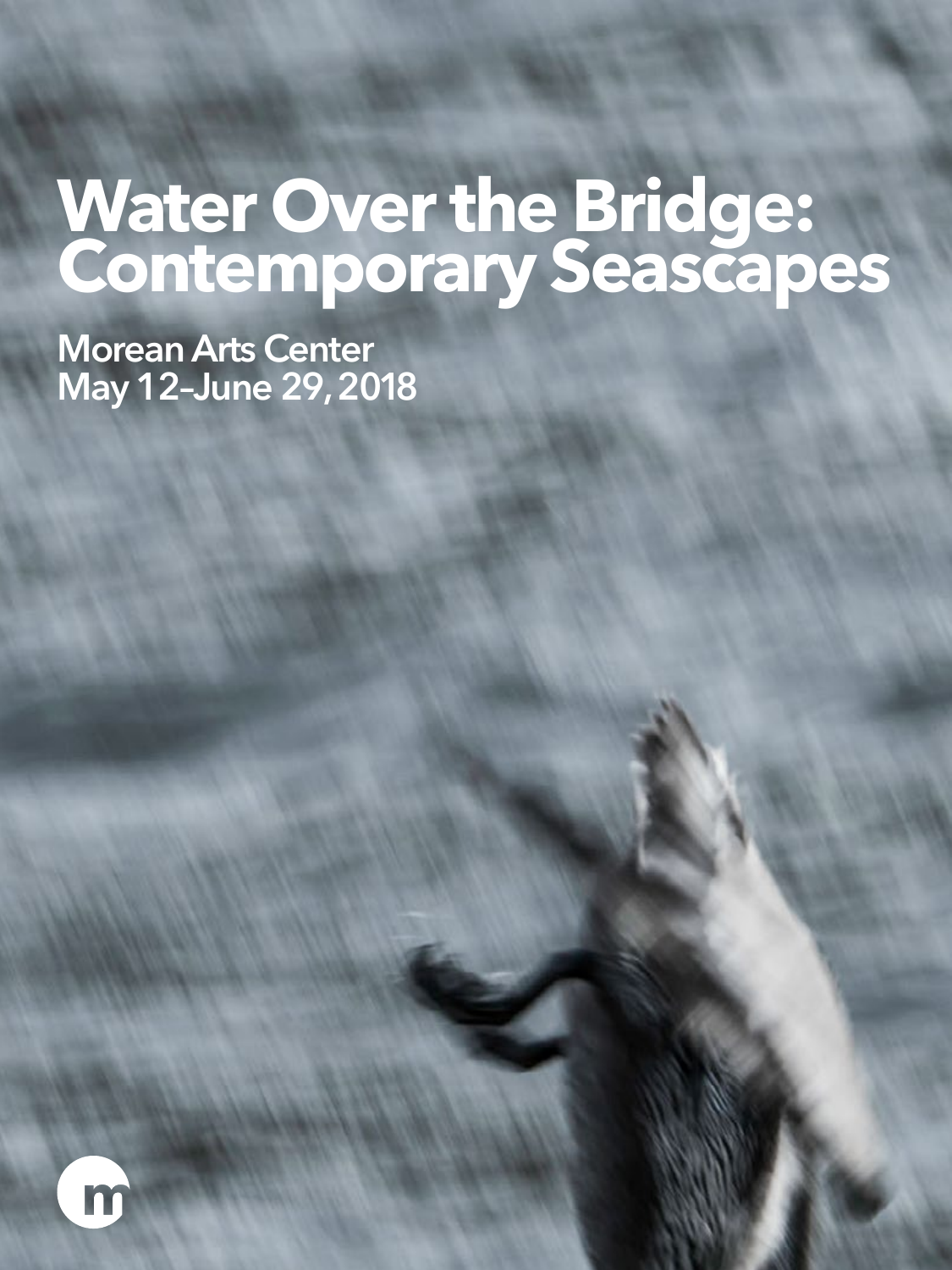# **Acknowledgements**

Collaboration can be tricky, especially in the art world. With artistic egos in the mix, working with others can be a disaster, or a headache at the very least. Collaboration with Dominick Lombardi, however, is a joy. He is kind, smart and generous, and many thanks go to him for proposing this exhibition, writing the essay and selecting the bulk of the artists for the show. As for our other collaborators, thanks also to Kelsey Nagy, who rules the details of each exhibition, keeping us all on track. Undying gratitude to the faithful Betsy Orbe Lester and Tom Kaltenbaugh, who make all of our shows look stunning. And finally, thank you to the artists in the exhibition (25 plus from 9 states!) who were willing to tackle this important contemporary issue and share their vision with our community.

**Amanda Cooper Curator of Exhibitions**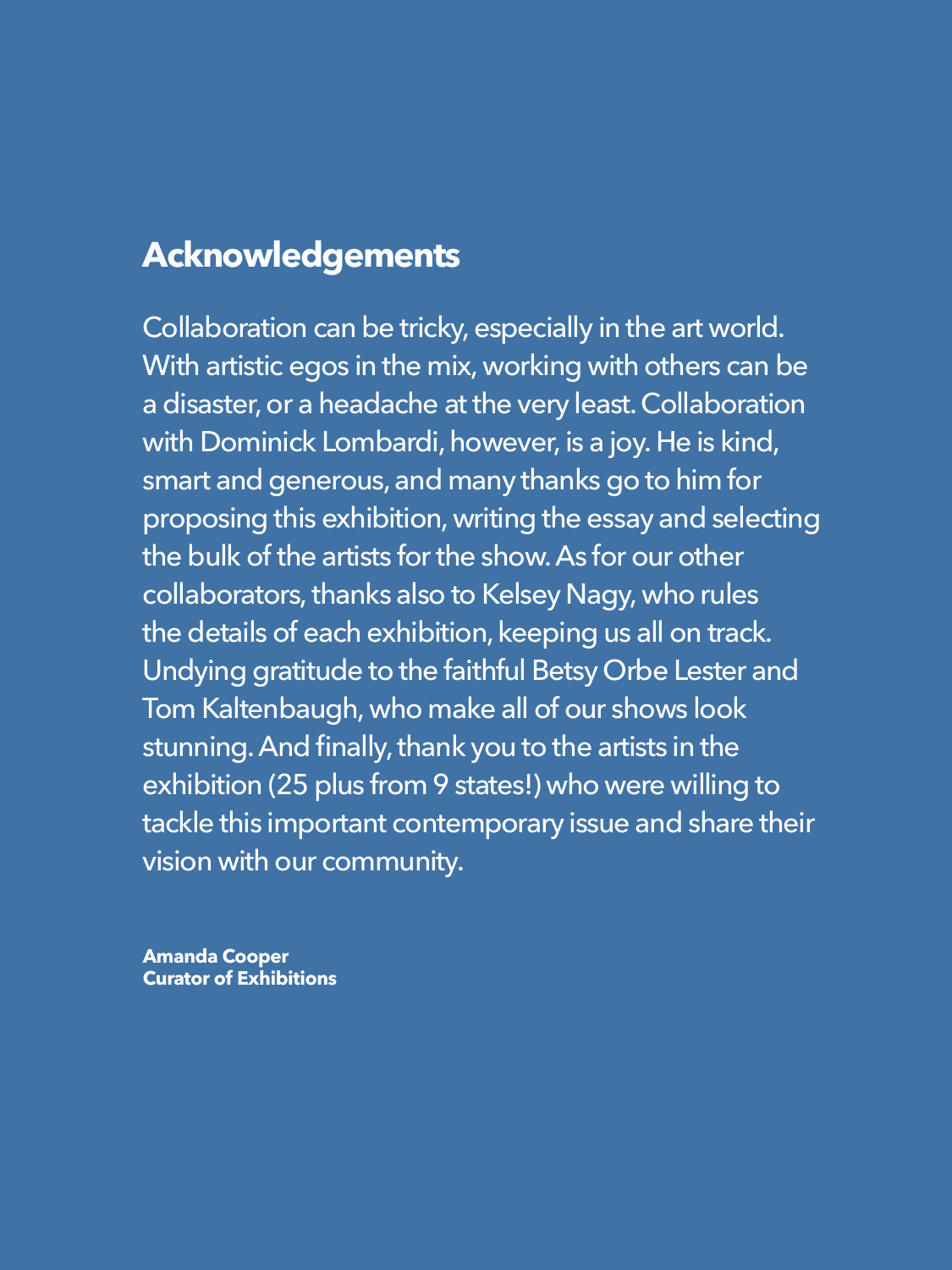# **Water Over the Bridge: Contemporary Seascapes**

Climate Change is as real as the political battle is to deny it. The data is overwhelming. In an October 21, 2009, open letter to United States Senators from the American Association for the Advancement of Science, which at the time sited 18 separate scientific organizations including the Association of Ecosystem Research Center; the Ecological Society of America; the American Chemical Society; the University Corporation for Atmospheric Research and the American Meteorological Society; stated that "Observations throughout the world make it clear that climate change is occurring, and rigorous scientific research demonstrates that the greenhouse gases emitted by human activities are the primary driver."

In a June 11, 2015 article in the *Guardian*, Susan Goldenberg writes: "Oklahoma senator James Inhofe, who now chairs the Senate environment and public works committee despite famously



*Swimmers,* **Holly Sears**



*Big Weather, Central Florida,* **Tim Daly**



*Invisible Site,* **Rieko Fujinami**

calling global warming 'the greatest hoax ever perpetrated on the American people,' took a star turn on Thursday at the Heartland Institute, whose conferences function as a hub for climate deniers. His message—that 'God is still up there' and that Pope Francis should mind his own business—sent a clear signal to his fellow conservatives: climate skeptics have a loyal—and newly powerful—friend in Congress." More recently, President Donald J. Trump announced "We're Getting Out" of the Paris Accord, eliminating any federal restrictions on damaging and dangerous carbon emissions created by utilities and businesses here in the U.S.

Regardless of the side of the aisle you stand politically, it is almost impossible not to notice water levels rising due to the melting polar caps. And it is getting harder and harder to predict the extreme changes in weather events and their surprising new locations. I have personally witnessed three different tornadoes come through Westchester County in the last 20 years, one just missing my home, and that is just not normal. Yet, there is an intensely contentious political divide. There is and always will be big business prodding politicians with their sizable contributions to keep the oil flowing, the fracking going and the coal burning as long as there are humans willing to consume.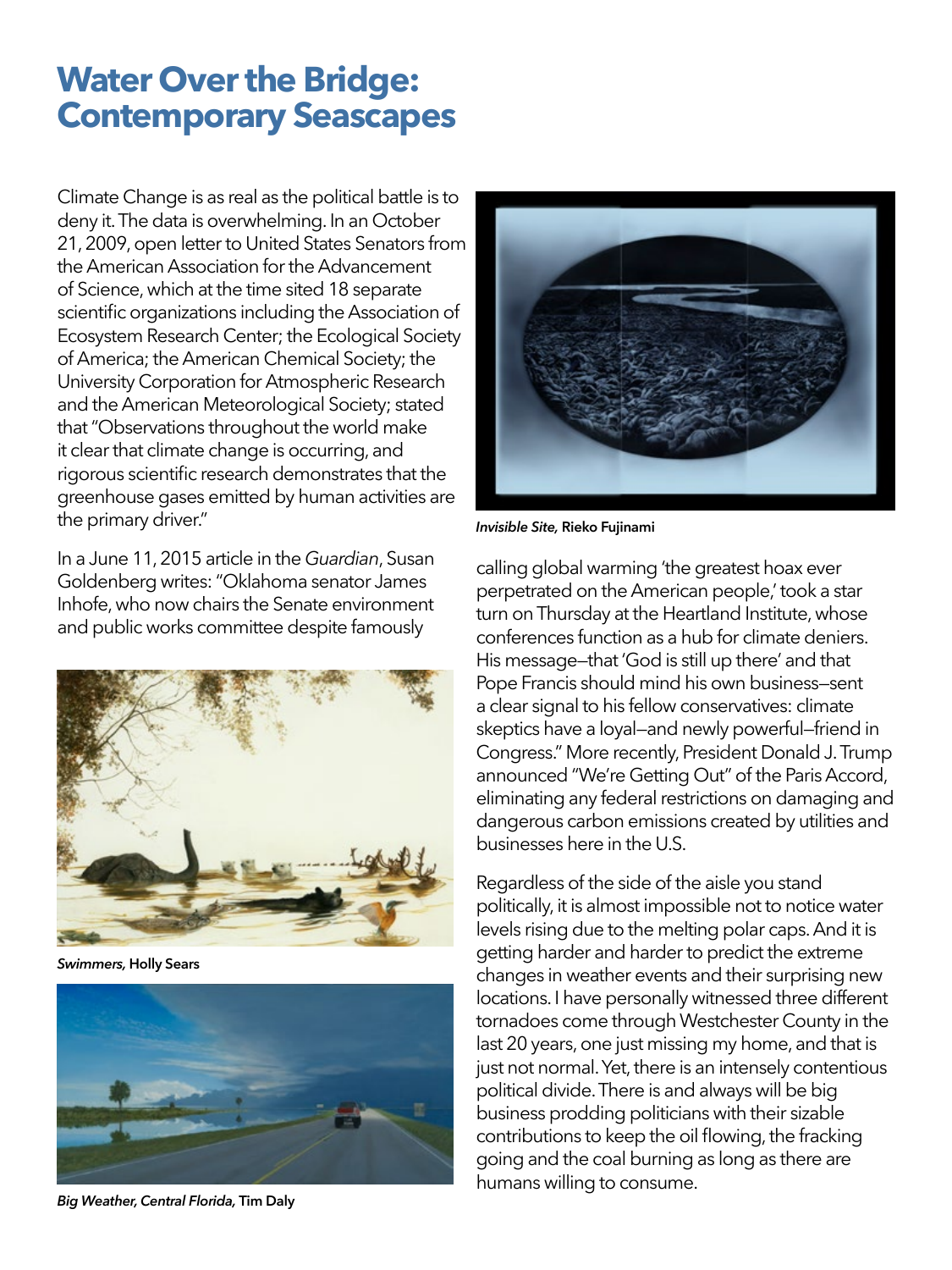



*Destiny's Metaphor,* **Jay Herres**

*Game Day in Oceana,* **China Marks**

On the other hand, contemporary artists can very often be like the canary in the coal mine warning of the presence of deadly gases. Artists can bring to light the changes in sea levels, and the industries that contribute to the problem by simply exposing, with visual and written references, a very troubling reality that we are in the thick of a political battle for our very future, and the futures of the animals and plants we



on. It is necessary to be aware of what we, and our forthcoming generations will inevitably come to face if we continue on our current destructive path. We can never compete directly, one-on-one, with powerful big business, and the legislation and legislators they finance, but we can spread the word by contacting our local legislators and expressing our concerns.

love. We must know and express what is going



*Fish Out of Water,* **Carol Cleere** *Dominion Under (Bound and Loosed),* **Kenny Jensen**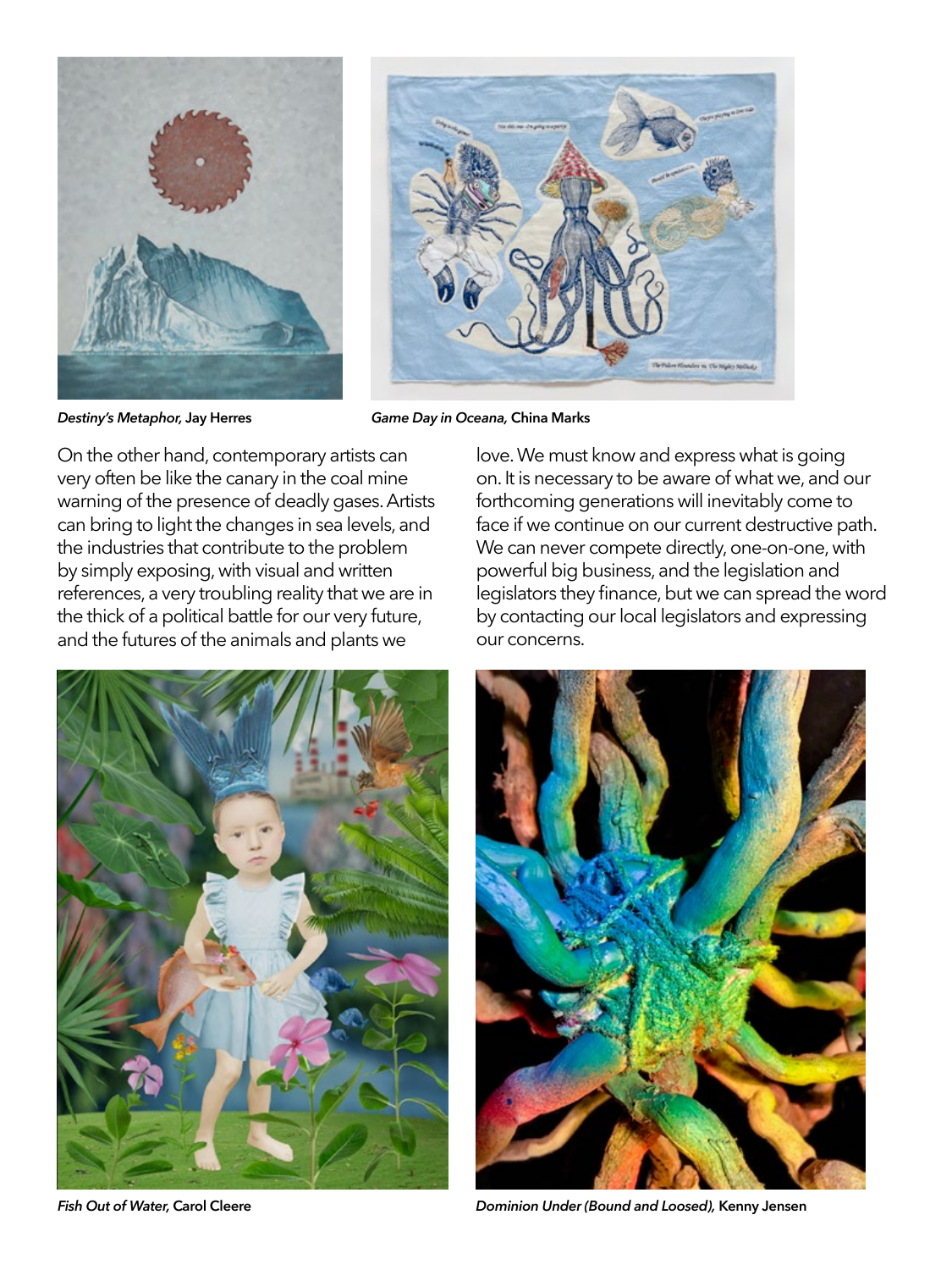

*Untitled,* **Dominick Rapone**

For this exhibition, we have selected a number of artworks that reveal the changes in the contemporary seascape. Pictures can open eyes and the best, and most prominent place to start is our seas and waterways. This is where things are happening quickly, this is where it is obvious and tangible and this is the focus of *Water Over the Bridge: The Art of the Contemporary Seascape*.

# **Curators:**

D. Dominick Lombardi, Valhalla, NY Amanda Cooper, St. Petersburg, FL



*And Not a Drop to Drink,* **Dale Leifeste**



*Dream Collector,* **Bill Gusky**



*Gulf Oil,* **Anne Bowen**

http://botany.org/Resources/ClimateLetter20091021.pdf

https://www.theguardian.com/environment/2015/jun/11/james-inhofe-republican-climate-denier-pope-francis http://www.cnn.com/2017/06/01/politics/trump-paris-climate-decision/index.html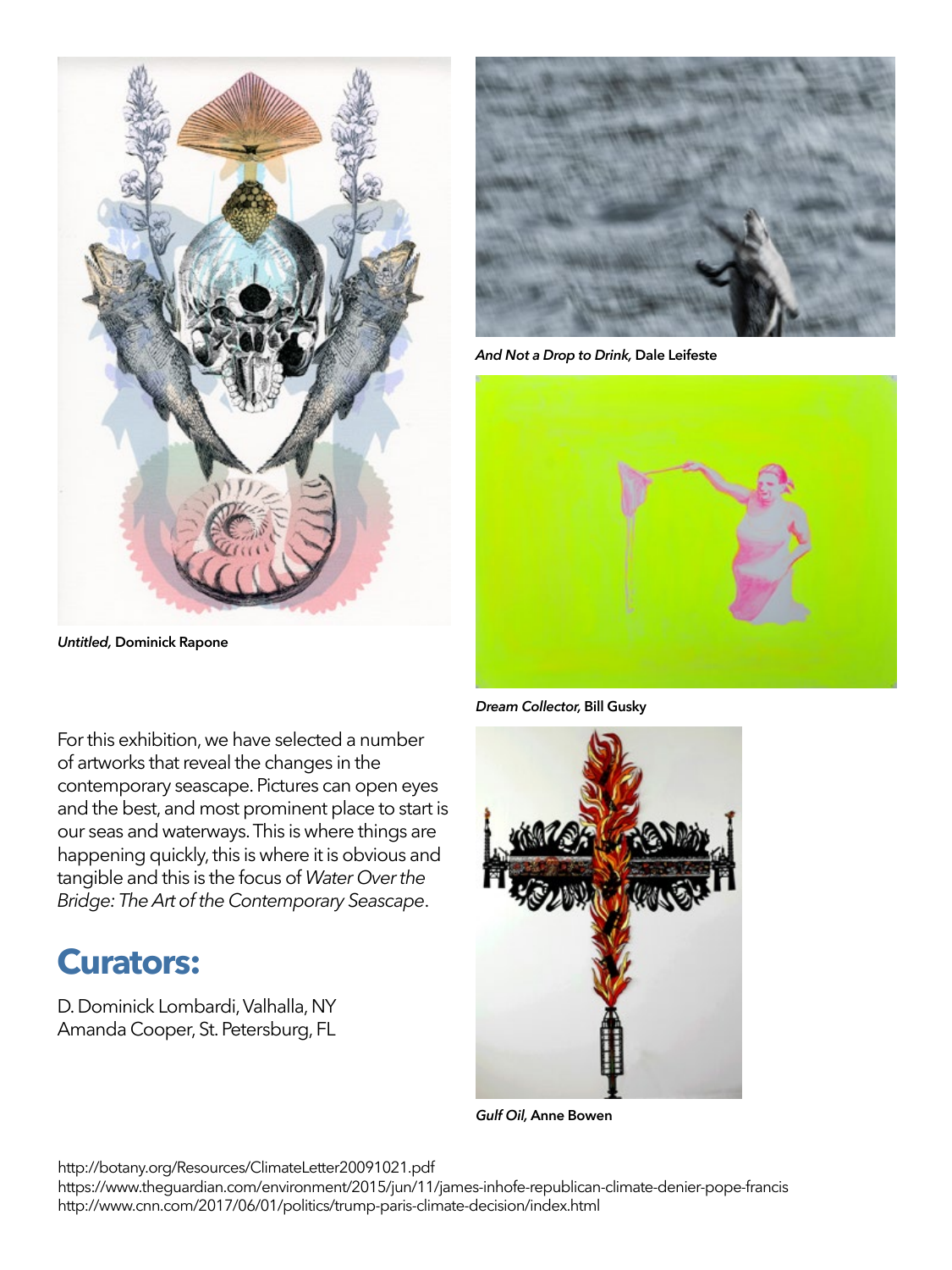# **List of Works**

# **Todd Bartel (Watertown, MA)**

*Sublime Climate (Landscape Vernacular Series)* 2011 Mixed media 13 x 13 inches

*Water Over the Bridge*  (Landscape Vernacular Series) 2018 mixed media 12 x 17 inches

#### **Anne Bowen (Leesburg, FL)**

*Gulf Oil* 2015 Mixed media 108 x 84 inches

# **Stephen Bradley (Catonsville, MD)**

*Between Land, North Sea* 2018 Digital photograph 28 x 36 inches

# **Carolina Cleere (St. Petersburg, FL)** *Fish Out of Water* 2009

Mixed media 64 x 48 inches

#### **Timothy Daly (Hoboken, NJ)**

*Big Weather, Central Florida* 2012 **Acrylic** 48 x 72 inches

# **Don Doe (Brooklyn, NY)**

*Flood No. 72* 1996 Oil and acrylic on linen 18 x 21 inches *It Came Like a Thief* 1999 Oil on canvas 34 x 75 inches

# **Rieko Fujinami (St. Petersburg, FL)**

*Invisible Site—After* 2016-18 Glass engraving and lighting stand 45 x 58 inches

*Invisible Site—Another* 2018 Glass engraving and lighting stand 11 x 17 inches

# **Bill Gusky (Canton, CT)**

*Dream Collector* 2014 Watercolor on paper 12 x 16 inches

# **Scott Hatt (Mishawaka, IN)**

*The Longer Range Ranger— Lazy Twin Pulls a Boner… Learns Mistake too Late* 2014 Collage and acrylic on prepared panel  $20 \times 16$  inches

*Bones* 2015 Collage and acrylic on prepared panel 40 x 30 inches

#### **Kate Helms (Largo, FL)**

*Colony 1*  Resin, cloth, sandpaper and found chaise 74 x 28 x 35 inches

#### **Jay Herres (St. Petersburg, FL)** *Destiny's Metaphor* 2017

Oil 20 x 24 inches

#### **Tom Hooper (New York, NY)**

*Transmogrification* 2017 Ink, graphite, latex, acrylic and watercolor on showcard 20 x 24 inches *Button Hands* 2017 Ink, graphite, latex, acrylic and watercolor on showcard

20 x 30 inches

# **Kenny Jensen (St. Pete, FL)**

*Dominion Under (Bound and Loosed)* 2018 Mixed media variable dimensions

# **Dale Leifeste (St. Petersburg, FL)**

*And Not a Drop to Drink* 2017 Digital photograph 12 x 18 inches *Remains* 2017 Digital photograph  $12 \times 18$  inches

# **Margaret Lejeune (Peoria, IL)**

*Growth Pattern 09* 2017 Bioluminescent bacteria photogram 20 x 16 inches

# **China Marks (Long Island City, NY)**

*Sea Change* 2005 Fabric, thread, screen printing ink and fusible adhesive 31 x 32 inches

*Game Day in Oceana* 2018 Fabric, thread, screen printing ink and fusible adhesive 27 x 34 inches

# **Brant Moorefield (Jackson Heights, NY)**

*Parapet* 2013 Oil and acrylic on paper mounted on canvas 14 x 11 inches *Graft* 2015 Oil and acrylic on panel 18 x 14 inches

#### **Outside the Lines Collective**

*Trouble in Paradise* 2017 Mixed media 48 x 25 inches

#### **Steven Purtee (Cortlandt Manor, NY)**

*The Aldabra Banded Snail Question* 2008-2018 **Acrylic** 20 x 32 inches

#### **Dominick Rapone (Raleigh, NC)**

*Untitled* 2009 **Silkscreen** 15 x 22 inches *Untitled (Skull)* 2009 Silkscreen 15 x 22 inches

# **Babs Reingold (St. Petersburg, FL)**

*The Last Sea* 2018 Mixed media variable dimensions

# **Selina Roman (Tampa, FL)**

*Untitled (Tube)* 2013 photograph 21 x 28 inches *Untitled (Bend)* 2011 photograph 21 x 28 inches

# **Holly Sears (Brooklyn, NY)**

*Swimmers* 2011 Oil on paper, laminated on board 15 x 21 inches

#### **Roman Turovsky (Astoria, NY)**

*Marshland* 2010 Oil on wood 36 x 30 inches